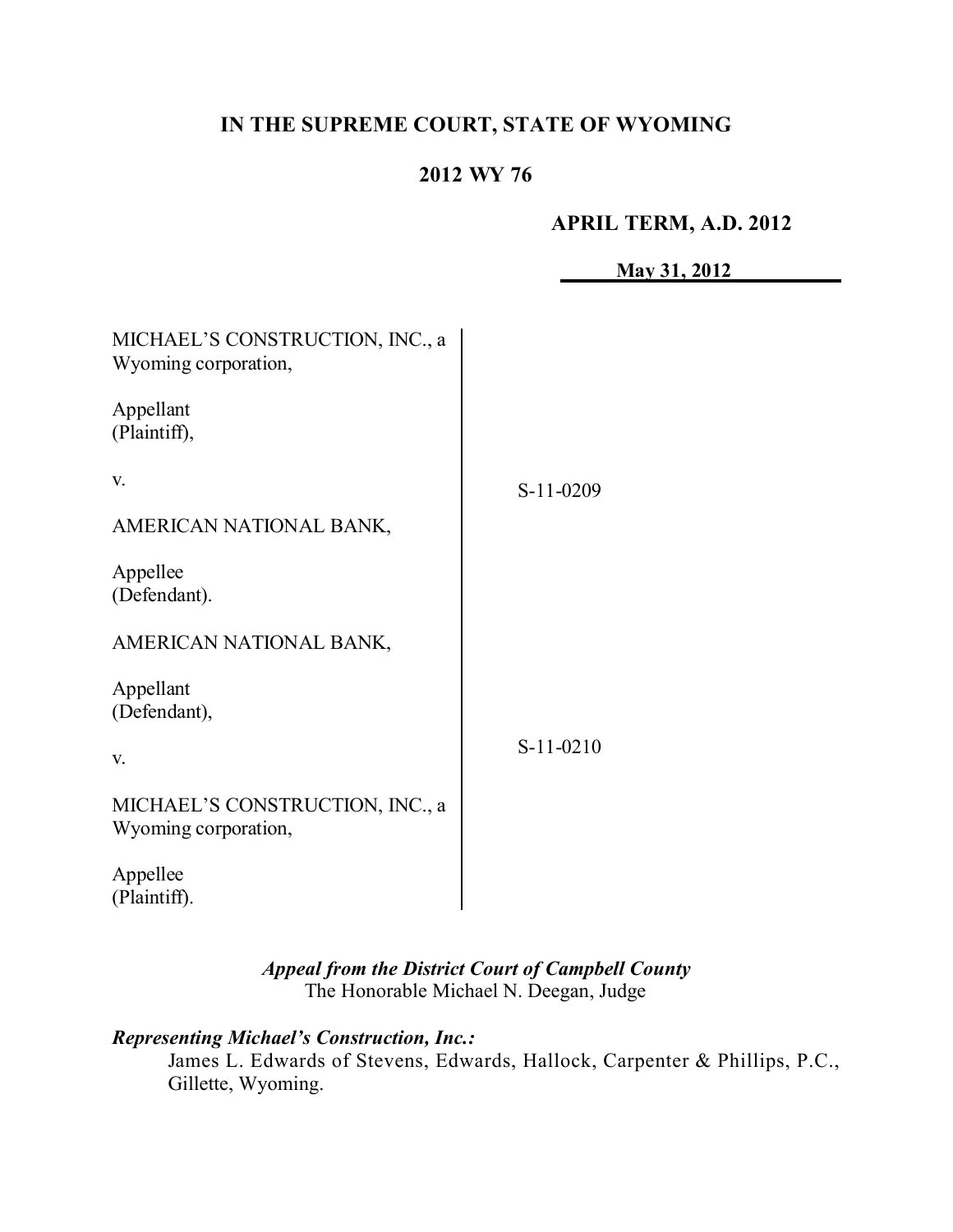#### *Representing American National Bank:*

Clint A. Langer of Davis & Cannon, LLP, Sheridan, Wyoming.

*Before KITE, C.J., and GOLDEN, HILL, VOIGT, and BURKE, JJ.*

**NOTICE: This opinion is subject to formal revision before publication in Pacific Reporter Third. Readers are requested to notify the Clerk of the Supreme Court, Supreme Court Building, Cheyenne, Wyoming 82002, of typographical or other formal errors so correction may be made before final publication in the permanent volume.**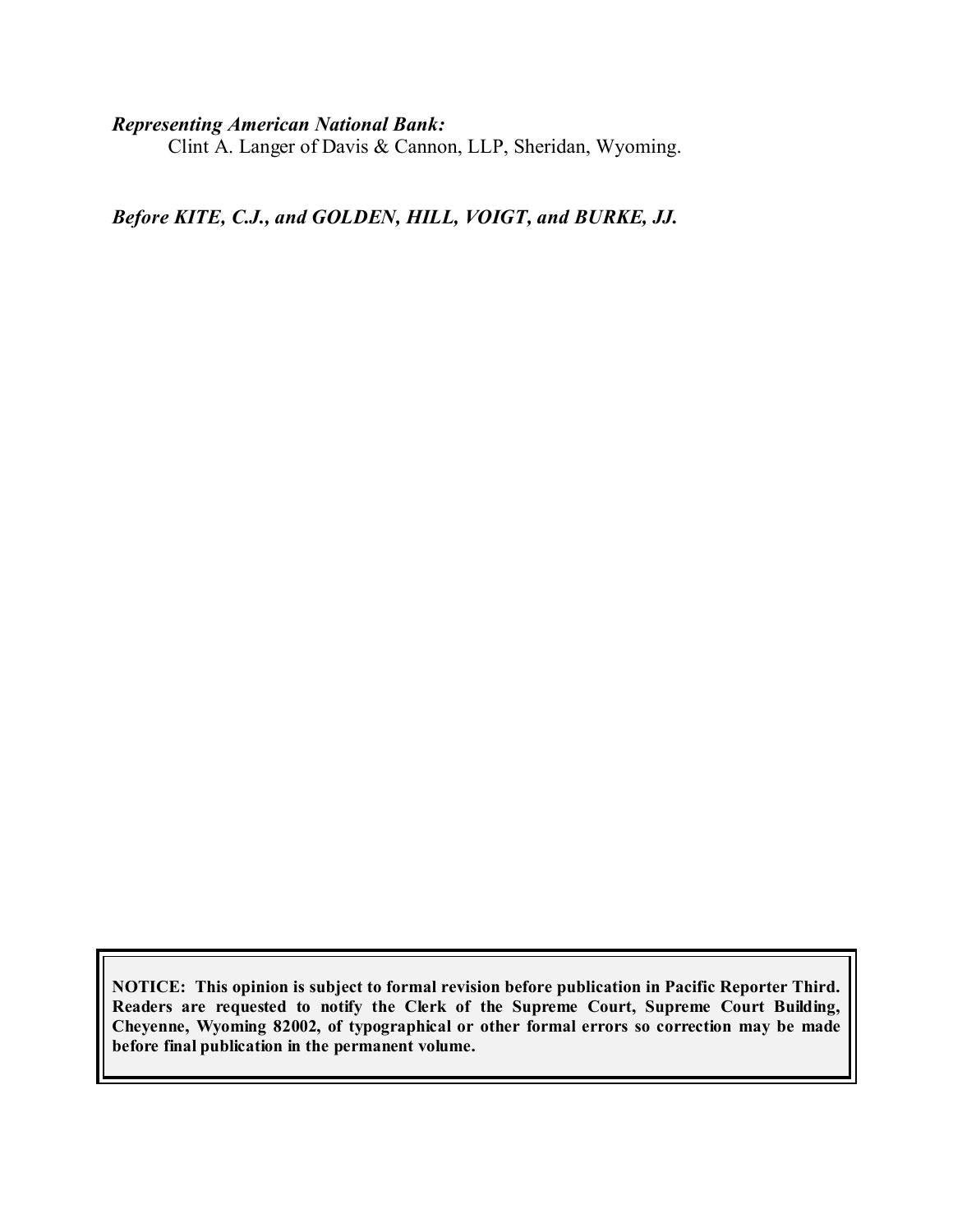### **KITE, Chief Justice.**

[¶1] After the owner of a construction project in Campbell County defaulted on its obligations to various creditors, mortgage holder Pinnacle Bank foreclosed on the real property securing its mortgage. Junior mortgage holder American National Bank (ANB) and construction lienholder Michael's Construction, Inc. (Michael's) both sought payment from the surplus funds resulting from the foreclosure proceeding. The district court declared that ANB's mortgage was superior to Michael's lien, but denied ANB's request for contractual interest from the date of foreclosure through the date of final judgment. Both parties appealed.

[¶2] We affirm the district court's order regarding the priority of liens, but reverse the order regarding interest and remand for additional proceedings consistent with this decision.

#### **ISSUES**

[¶3] Michael's presents the following issue in Case No. S-11-0209:

Whether the decision of the district court granting summary judgment in favor of American National Bank was correct.

ANB responds with this issue:

Whether the district court properly determined that American National Bank's mortgage had priority over Michael's Construction, Inc.'s lien.

ANB and Michael's both identify the following issue for appeal in Case No. S-11-0210:

Whether the district court erred in denying American National Bank the recovery of interest at the contractual rate.

### **FACTS**

[¶4] The parties stipulated to the facts of this case. Because the dates are important to our decision, we will list the relevant events in chronological order:

• On March 14, 2006, Anthony Ciochetti, on behalf of several related entities (hereinafter referred to as "owner"), met with Kyle Gillette of Schutz Foss Architects, P.C. regarding the construction of a day care and Montessori school in Campbell County. Mr. Gillette had a bachelor's degree in architecture and was a project manager for Schutz Foss Architects, but he was not a licensed architect.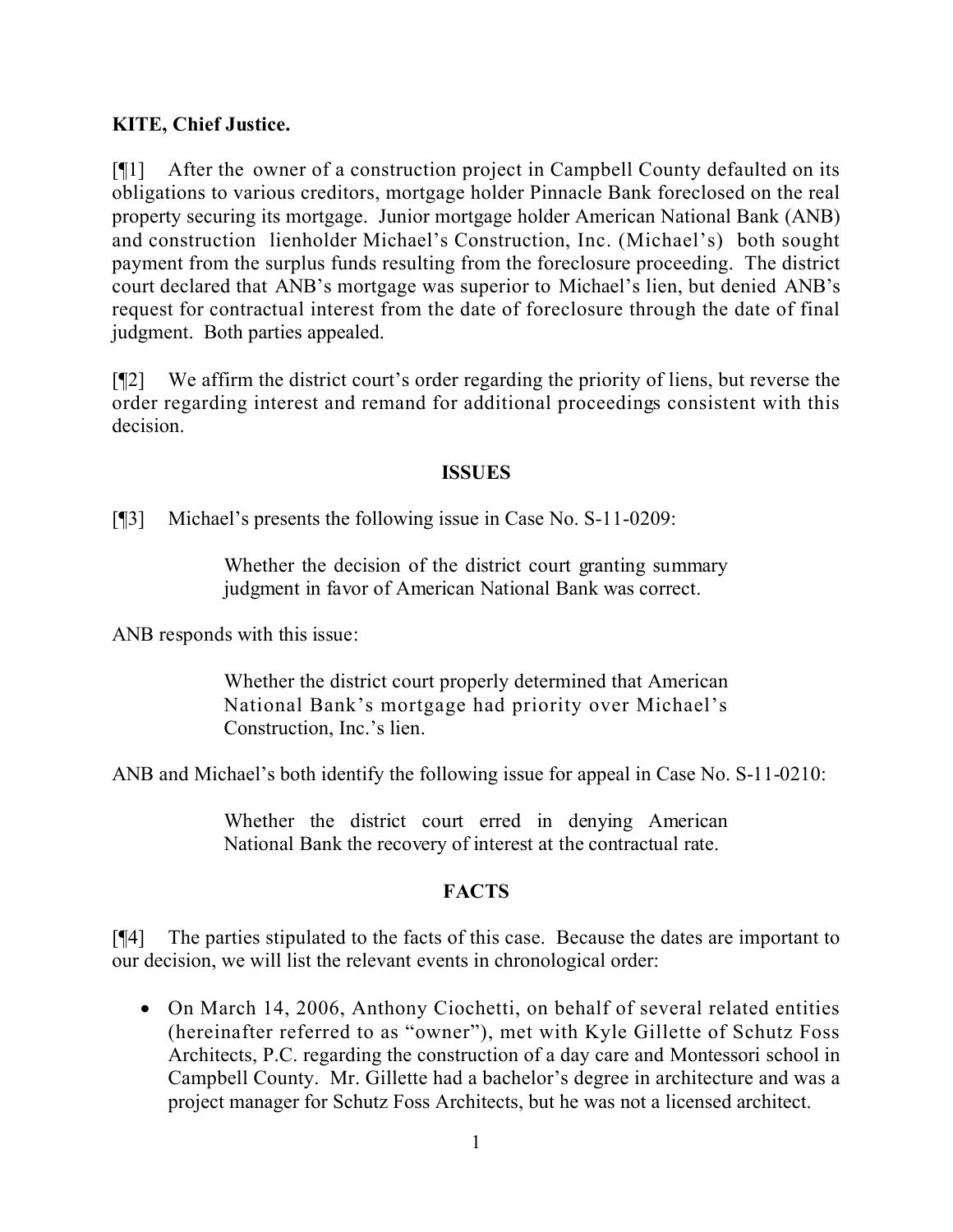- On April 21, 2006, Mr. Gillette recorded his first time entry for work on the day care project.
- On April 24, 2006, a warranty deed conveying the day care real property to the owner was recorded in the Campbell County Clerk's office.
- Also on April 24, 2006, a mortgage from the owner to Pinnacle Bank encumbering the day care real property was recorded in the clerk's office.
- On May 15, 2006, Schutz Foss Architects and the owner entered into a contract for architectural services for the day care.
- On July 3, 2006, a mortgage encumbering the day care real property given by the owner to ANB to secure a corresponding promissory note was recorded in the clerk's office.
- On October 20, 2006, Michael's delivered a loader and a blade to the day care property.
- On October 30, 2006, Michael's began removing topsoil from the day care property.
- On November 6, 2006, Michael's and the owner entered into an agreement for construction services.
- On April 17, 2007, Michael's timely filed and perfected a lien statement against the real property.
- As of July 16, 2007, the owner had defaulted on its obligations to Pinnacle Bank, Michael's, Schutz Foss Architects, and ANB.
- On July 16, 2007, Pinnacle Bank commenced foreclosure proceedings pursuant to the power of sale provision in its mortgage.
- On August 21, 2007, the Campbell County Sheriff conducted a foreclosure sale. Michael's purchased the property at the sale for \$400,000.
- The owner's debt to Pinnacle Bank was satisfied out of the foreclosure sale proceeds, leaving a balance of \$271,968.23.
- As of August 21, 2007, the owner owed Michael's \$432,980, plus accrued interest and fees and ANB \$88,123.03 in principal, plus accrued interest and fees.

[¶5] Because the remaining funds from the foreclosure sale were insufficient to satisfy Michael's and ANB's outstanding claims, the matter came before the district court for a declaration of priorities and distribution of the funds. ANB claimed that its mortgage had priority over Michael's lien because the mortgage was recorded prior to the commencement of construction on the project. Michael's claimed that its lien had priority because it related back to the date Schutz Foss Architects began work on the project.

[¶6] The parties filed competing motions for summary judgment. The district court interpreted the relevant lien priority statutory sections and ruled that ANB's mortgage had priority over Michael's lien. The district court also ruled that ANB was entitled to contractual interest through the date of foreclosure. ANB filed a motion to amend the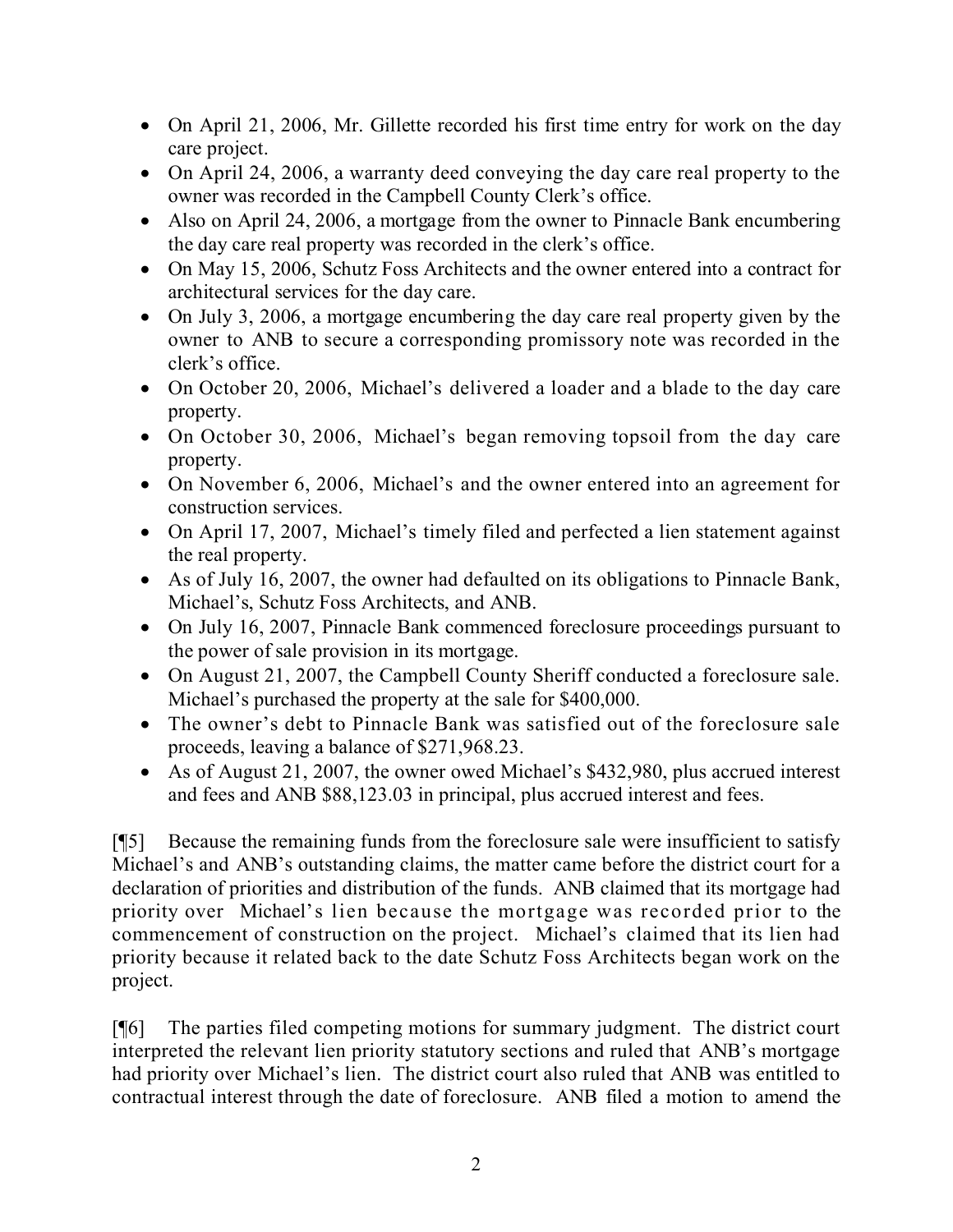summary judgment order to include interest, at the rate specified in the promissory note, until the date of judgment. Michael's argued that the district court had discretion to limit the amount of interest awarded to ANB after the foreclosure sale and, as a matter of equity, any interest awarded should be limited in order to make more of the surplus funds available to satisfy its construction lien. The district court agreed with Michael's and entered an order awarding ANB interest at the contractual rate "only from the date of default until the date of foreclosure. . . ."

[¶7] Michael's appeal in Case No. S-11-0209 challenges the district court's decision on the priorities of the parties' liens, and ANB's appeal in Case No. S-11-0210 contests the district court's interest award.

## **STANDARD OF REVIEW**

[¶8] This case was determined on summary judgment. Summary judgments are governed by W.R.C.P. 56(c):

> The judgment sought shall be rendered forthwith if the pleadings, depositions, answers to interrogatories, and admissions on file, together with the affidavits, if any, show that there is no genuine issue as to any material fact and that the moving party is entitled to a judgment as a matter of law.

We review a district court's summary judgment rulings *de novo*, using the same materials and following the same standards as the district court. The facts are reviewed from the vantage point most favorable to the party who opposed the motion, and we give that party the benefit of all favorable inferences that may fairly be drawn from the record.

*Grynberg v. L & R Exploration Venture*, 2011 WY 134, ¶ 16, 261 P.3d 731, 735-36 (Wyo. 2011) (citations omitted).

[¶9] The lien priority issue requires us to interpret the relevant statutes, which involves a question of law and *de novo* review. *J & T Properties, LLC v. Gallagher,* 2011 WY 112, ¶ 8, 256 P.3d 522, 524 (Wyo. 2011); *Vogel v. Onyx Acceptance Corp.,* 2011 WY 163, ¶ 21, 267 P.3d 1057, 1063 (Wyo. 2011). In addition, although Michael's insists the correct standard for reviewing the interest award is the abuse of discretion standard, this case requires us to determine whether the district court had discretion in the first place to reduce the amount of interest due ANB. That question is one of law, which we review *de novo*. *See, e.g.*, *Platt v. Platt,* 2011 WY 155, ¶ 14, 264 P.3d 804, 807 (Wyo. 2011)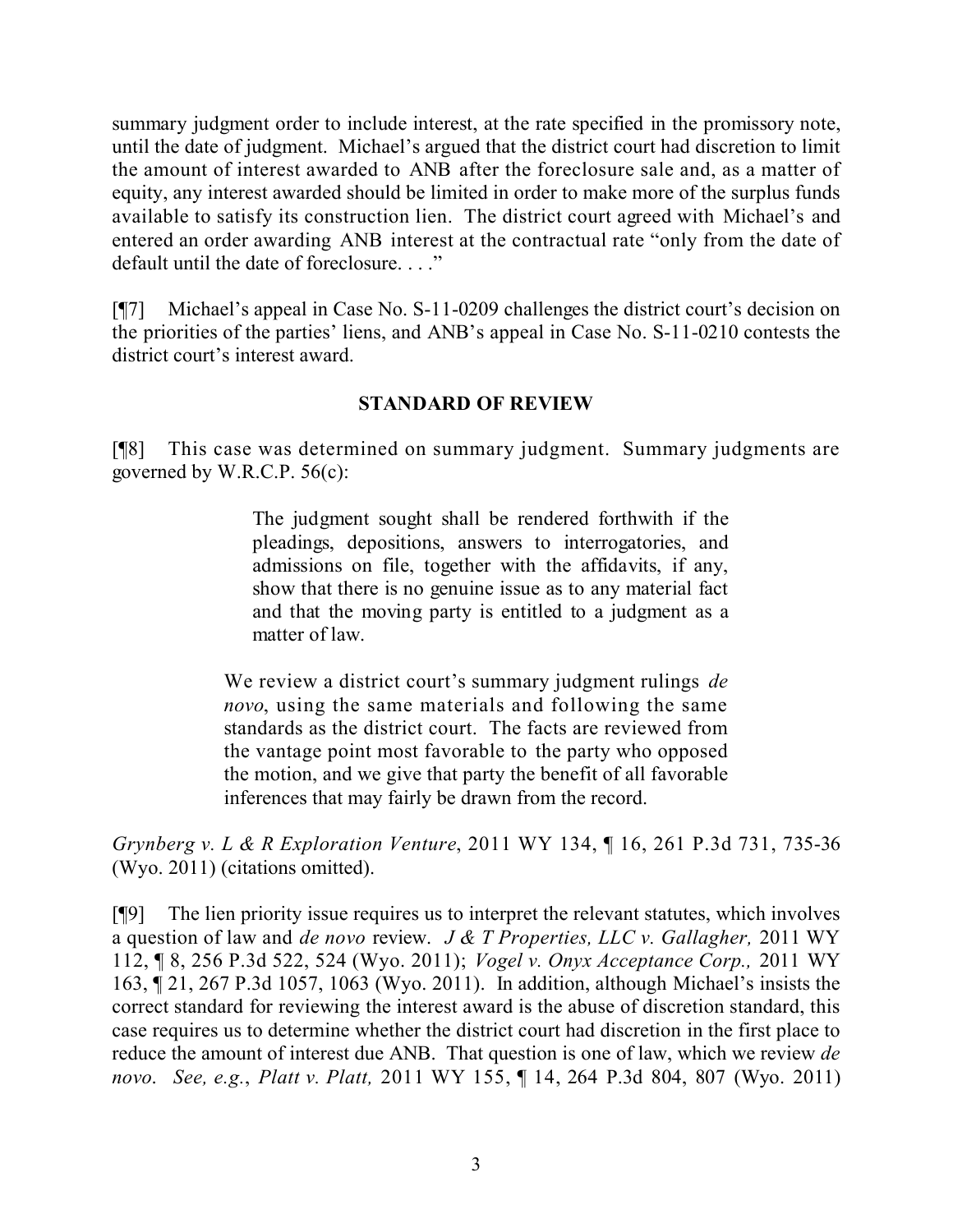(holding the question of whether the district court had discretion to modify a partition order made by a court commissioner was reviewed *de novo*).

### **DISCUSSION**

### *A. Lien Priority*

[¶10] Michael's claims the district court erred by concluding the date for its lien priority was the first day it performed actual construction work on the building site in October 2006. It argues that, under the relevant statutory provisions, its lien priority date should have related back to when the architectural firm started work on the project in the Spring of 2006, making its lien superior to ANB's mortgage recorded on July 3, 2006.

[¶11] Wyo. Stat. Ann. § 29-1-305 (LexisNexis 2009)<sup>1</sup> set out the lien priority rules which apply in this case and stated in pertinent part:

> (a) Except as provided in this section the liens provided by this title shall be on an equal footing without reference to the date of the filing of the lien statement.

The current lien priority statute is found at Wyo. Stat. Ann. § 29-1-402 (LexisNexis 2011) and states:

(a) Except as provided in this section, the liens provided by this act shall be on an equal footing without reference to the date of the filing of the lien statement.

(b) Any lien perfected in compliance with this act attaches to the real property, fixtures, materials, machinery or supplies furnished and improvements made in preference to any subsequent lien, security interest or mortgage under any other provision of law which has been perfected upon real or personal property, including a leasehold interest, against which the lien is claimed.

(c) Any lien, security interest or mortgage which has been perfected upon real or personal property or upon a leasehold interest prior to the commencement of any construction work or repair of the premises or property, except as provided by chapter 7 of this act, or W.S. 29-8-102 relating to liens for the production of farm products under contracts executed, entered into, renewed or substantively amended on or after July 1, 2001, shall have priority.

(d) Where a sale is ordered by the court on foreclosure of any lien provided by this act and the proceeds from the sale are insufficient to discharge in full all of the liens, the proceeds shall be prorated among the several lien claimants according to the amounts of their respective claims.

 $\overline{a}$ <sup>1</sup> This section was repealed effective July 1, 2011. Wyo. Sess. Laws 2010, ch. 92, § 3. However, Wyo. Sess. Laws 2010, ch. 92, § 4 stated: "The provisions of this act shall apply to all projects commenced on or after July 1, 2011. Any projects commenced prior to July 1, 2011, shall be governed by the lien procedures in title 29 that existed prior to July 1, 2011." Consequently, § 29-1-305 applies in this case.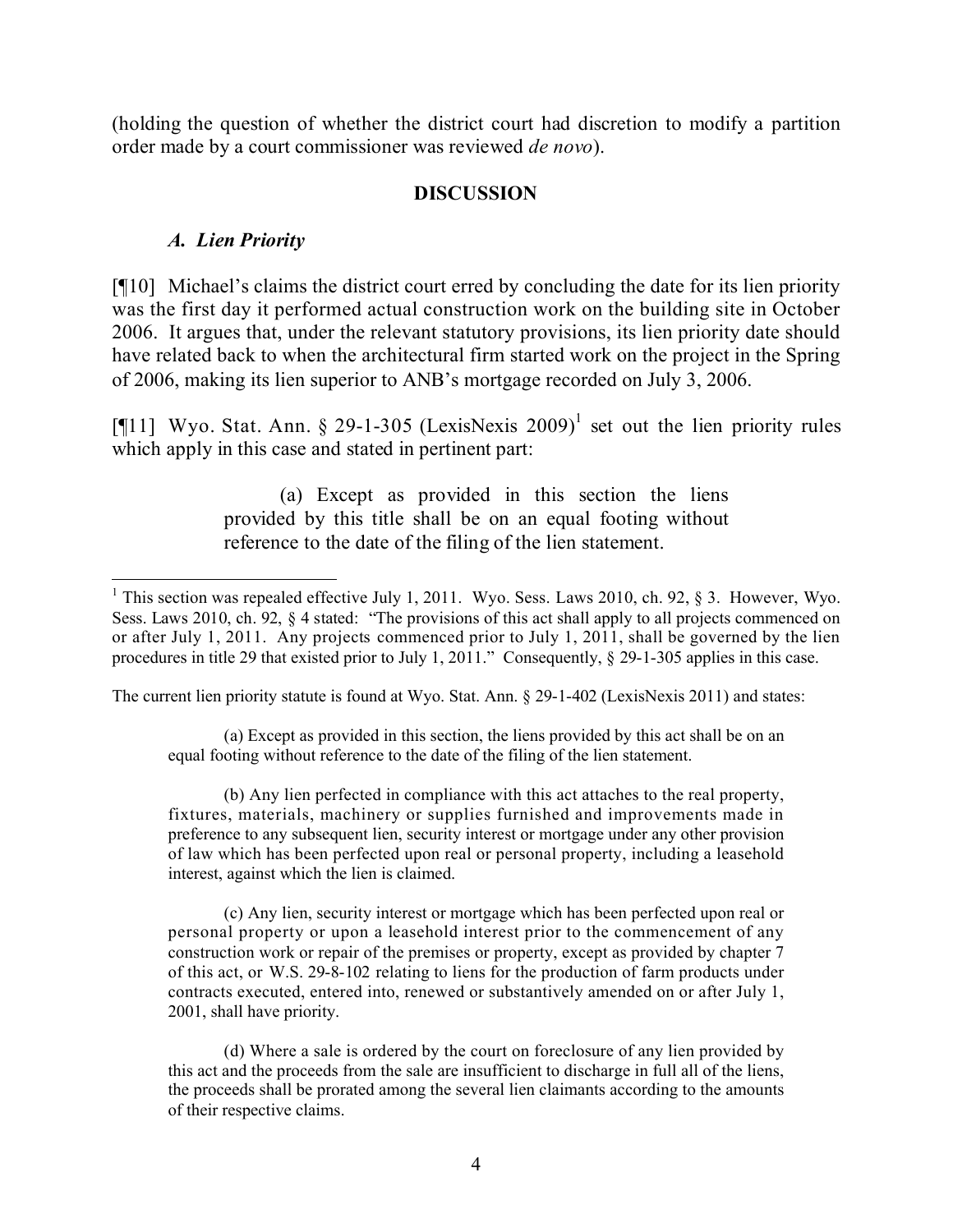(b) Any lien perfected as provided by this title attaches to the materials, machinery or supplies furnished and improvements made in preference to any subsequent lien, security interest or mortgage under any other provision of law which has been perfected upon real or personal property, including a leasehold interest, against which the lien is claimed.

(c) Any lien, security interest or mortgage which has been perfected upon real or personal property or upon a leasehold interest prior to the commencement of any construction work or repair of the premises or property . . . shall have priority.

(d) Where a sale is ordered by the court on foreclosure of any lien provided by this title and the proceeds from the sale are insufficient to discharge in full all of the liens, the proceeds shall be prorated among the several lien claimants according to the amounts of their respective claims.

[¶12] In order to decide this case, we must interpret the statutory language by applying the following principles:

> [Our] paramount consideration is to determine the legislature's intent, which must be ascertained initially and primarily from the words used in the statute. We look first to the plain and ordinary meaning of the words to determine if the statute is ambiguous. A statute is clear and unambiguous if its wording is such that reasonable persons are able to agree on its meaning with consistency and predictability. Conversely, a statute is ambiguous if it is found to be vague or uncertain and subject to varying interpretations.

*Office of State Lands and Invs. v. Mule Shoe Ranch, Inc.,* 2011 WY 68, ¶ 13, 252 P.3d 951, 954–55 (Wyo. 2011), quoting *Dorr v. Smith, Keller & Assoc.,* 2010 WY 120, ¶ 11, 238 P.3d 549, 552 (Wyo. 2010). *See also*, *Vogel,* ¶ 21, 267 P.3d at 1063. The determination of whether a statute is clear or ambiguous is a matter of law for the court. *Office of State Lands,* ¶ 13, 252 P.3d at 955.

[¶13] In ascertaining the meaning of a statutory provision, "all statutes relating to the same subject or having the same general purpose must be considered and construed in harmony." *Mountain Cement Co. v. South of Laramie Water & Sewer Dist.,* 2011 WY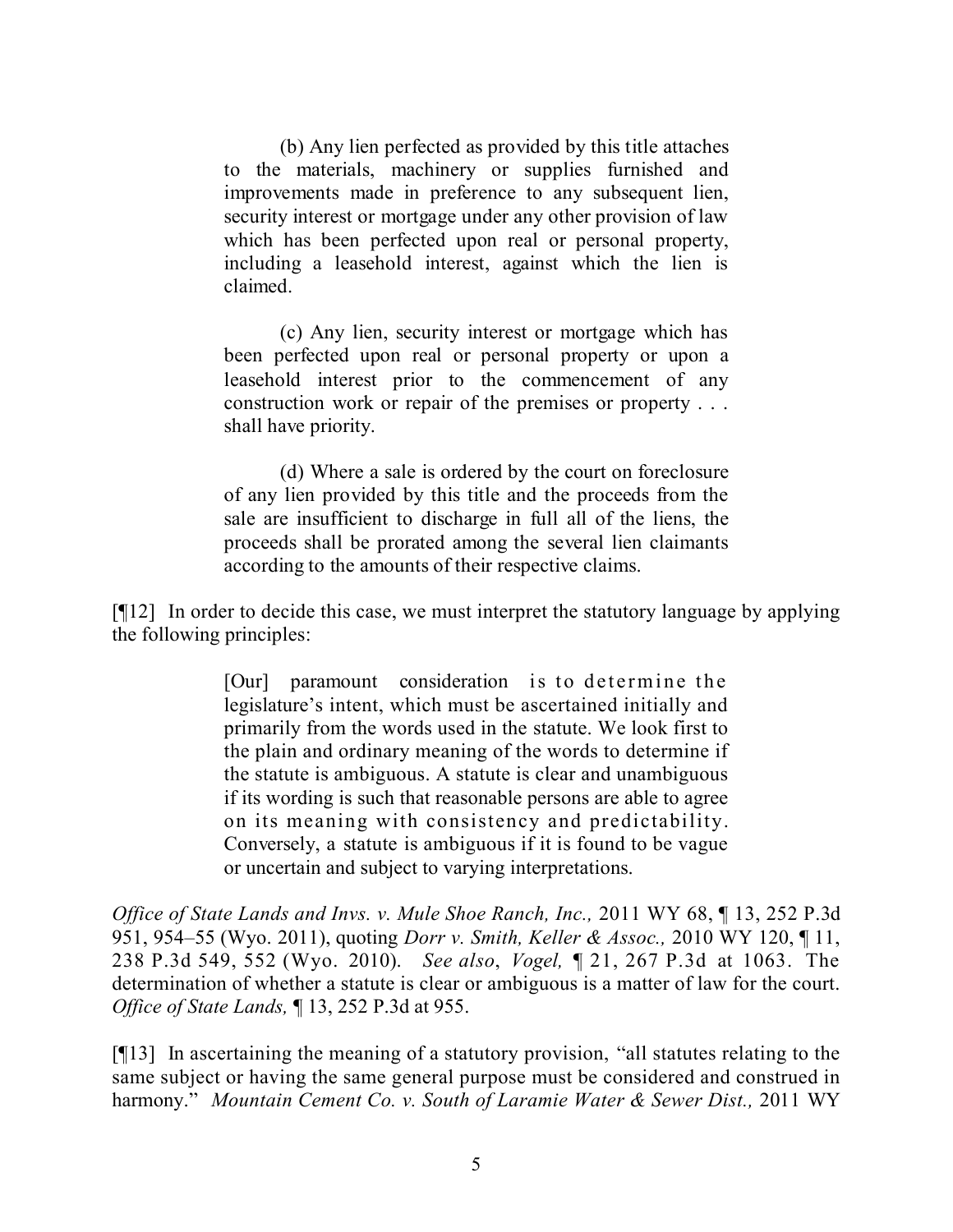81, ¶ 13, 255 P.3d 881, 885 (Wyo. 2011). When the language is clear, we give effect to the ordinary and obvious meaning of the words employed by the legislature. *SLB v. JEO,*  2006 WY 74, ¶ 8, 136 P.3d 797, 800 (Wyo. 2006).

[ $[14]$ ] The district court relied upon  $\S$  29-1-305(c) in ruling that ANB's mortgage had priority over Michael's lien. That provision gave priority to "[a]ny lien, security interest or mortgage which has been perfected upon real or personal property . . . prior to the commencement of any construction work or repair of the premises or property." Section 29-1-305(b) states the corollary—any construction lien properly perfected has preference over "any subsequent lien, security interest or mortgage." Thus, the "commencement of any construction work" language set out in subsection (c) provides the line of demarcation for establishing the relative priorities of claimants and the meaning of that phrase is critical to our decision in this case.

[¶15] Michael's maintains that, under § 29-1-305, any construction lien relates back to the commencement of the project, which includes preconstruction services such as architectural design work. *Thatcher & Sons, Inc. v. Norwest Bank Casper, N.A.,* 750 P.2d 1324, 1327 (Wyo. 1988) confirmed that the intent of § 29-1-305(b) was to relate all construction liens back to the commencement of the project. We held the lien of a subcontractor who began work on a project after a mortgage was recorded related back to the commencement of construction by the original contractor. Because construction was commenced prior to the recording of Norwest Bank's mortgage, the subcontractor's lien had priority. *Id. Thatcher* does not, however, directly answer the question of whether architectural services are included within the meaning of "commencement of any construction work" in  $\S$  29-1-305(c).

[¶16] Applying our rules of statutory interpretation, we conclude the language of § 29-1- 305(c) is clear. The ordinary and obvious meaning of "construction" is "the process or act of constructing." *Webster's Third New Int'l Dictionary* 489 (2002). "Construct" is defined as "to put together substances or parts, systematically, in order to make or build (a building, bridge, etc.); assemble<sup>[1]</sup> *Id.* Similarly, Black's Law Dictionary ( $6<sup>th</sup>$  Ed.) 1990), defines "construct" as "[t]o build; erect; put together; make ready for use. To adjust and join materials, or parts of, so as to form a permanent whole. To put together constituent parts of something in their proper place and order." Thus, the plain meaning of construction or "construction work" contemplates actual physical work on the building site.

[¶17] Other jurisdictions have interpreted their lien priority statutes as requiring actual, visible construction work on the project site to trigger the priority date. In *Walker v. Lytton Savings and Loan Assoc.,* 465 P.2d 497 (Cal. 1970), the California Supreme Court interpreted that state's lien priority statute, which stated that mechanics' liens were "preferred to any. . . deed of trust . . . or other encumbrance . . . which may have attached subsequent to the time when the building, improvement . . . was commenced." *Id.* at 524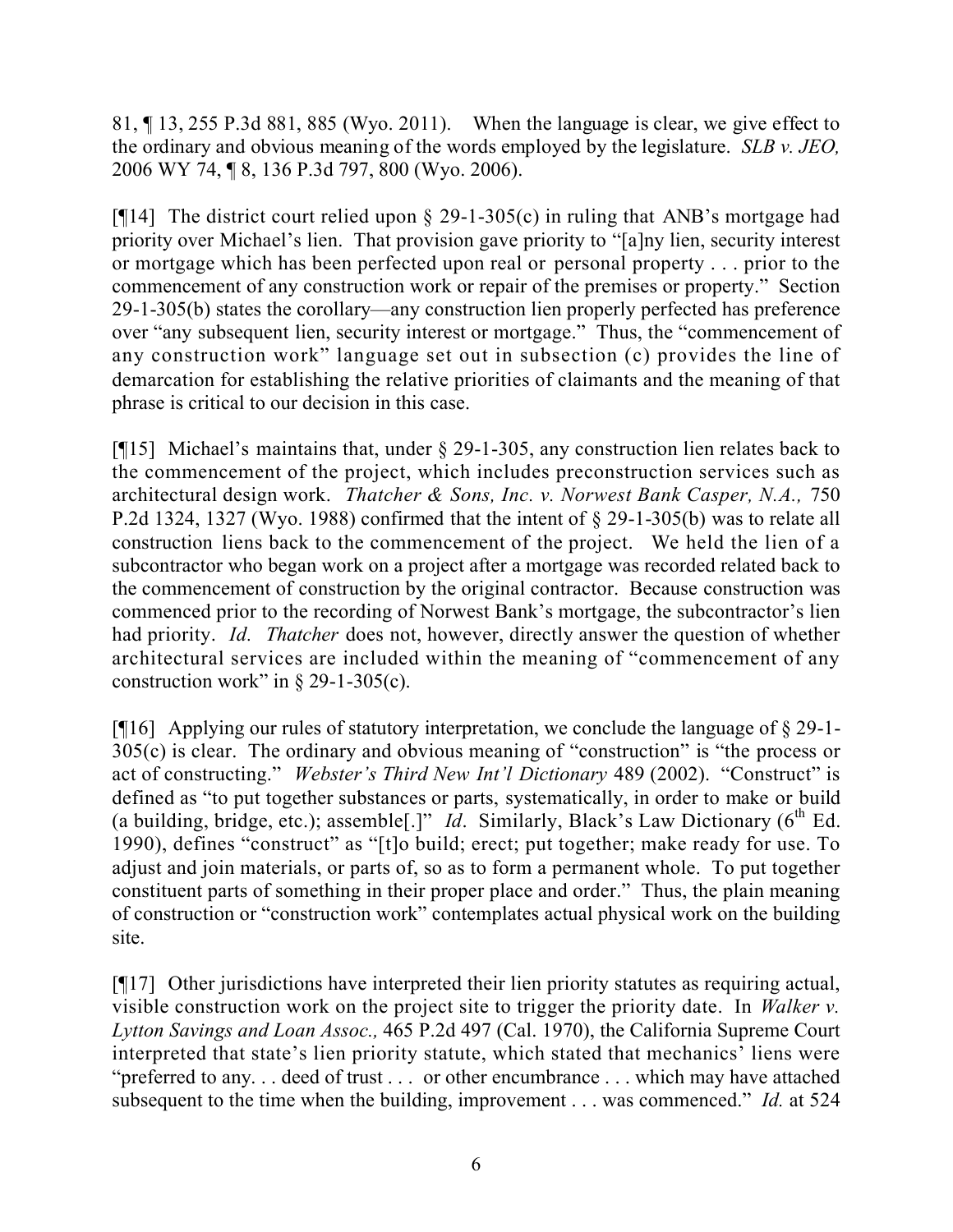n.4. The court ruled that architectural services did not trigger the lien priority statute, stating "the general rule is that such a lien does not attach unless and until [c]onstruction has been undertaken by the doing of actual visible work on the land or the delivery of construction materials thereto." *Id.* at 524.

[¶18] In *Rupp v. Earl H. Cline & Sons, Inc.,* 188 A.2d 146 (Md. Ct. App. 1963), the court was asked to determine the priorities of a deed of trust and a mechanics' lien to the proceeds of a foreclosure sale. The Maryland statute at issue stated that lienable work was given preference to a deed of trust which was recorded after "commencement of the building." *Id.* at 148. The court stated that

> before there can be the *commencement of a building* which would give a mechanics' lien claimant a preference over a recorded mortgage there must be (i) a manifest commencement of some work or labor on the ground which everyone can readily see and recognize as the commencement of a building and (ii) the work done must have been begun with the intention and purpose then formed to continue the work until the completion of the building. If either of these elements is missing then there has been no 'commencement of the building' within the meaning of § 15 of Art. 63.

*Id.* at 149 (emphasis in original).

[¶19] Other states, such as Nevada and Arkansas, have statutes which specifically define "commencement of construction" or similar language. In Arkansas, the lien priority statute stated that liens for labor performed or material or fixtures furnished shall "date from the time that the construction or repair first commenced" and had priority over all encumbrances that attached "subsequent to commencement of construction . . . ." *May Constr. Co. v. Town Creek Constr. & Dev., LLC,* \_\_ S.W.3d \_\_\_, 2011 WL 2477185 (Ark. 2011). The statute specifically stated that "[c]onstruction or repair commences when there is a visible manifestation of activity on real estate that would lead a reasonable person to believe that construction . . . has begun or will soon begin . . . ." *Id.* Similarly, in Nevada, the lien priority statute stated that mechanics' liens had priority over any encumbrance which attached "after the commencement of construction of a work of improvement." "Commencement of construction" was defined in Nevada statutes as the date on which: "1. Work performed; or 2. Materials or equipment furnished in connection with a work of improvement, is visible from a reasonable inspection of the site." *J.E. Dunn Northwest, Inc. v. Corus Constr. Venture, LLC,* 249 P.3d 501, 505 (Nev. 2011). The Nevada Supreme Court noted that, while the statutory definition was not adopted until 2003, the court had recognized since 1977 that "visible, on-site construction is required for mechanics' liens to take a priority position over a subsequently recorded deed of trust." *Id.* at 504*,* citing *Aladdin Heating v. Trustees,*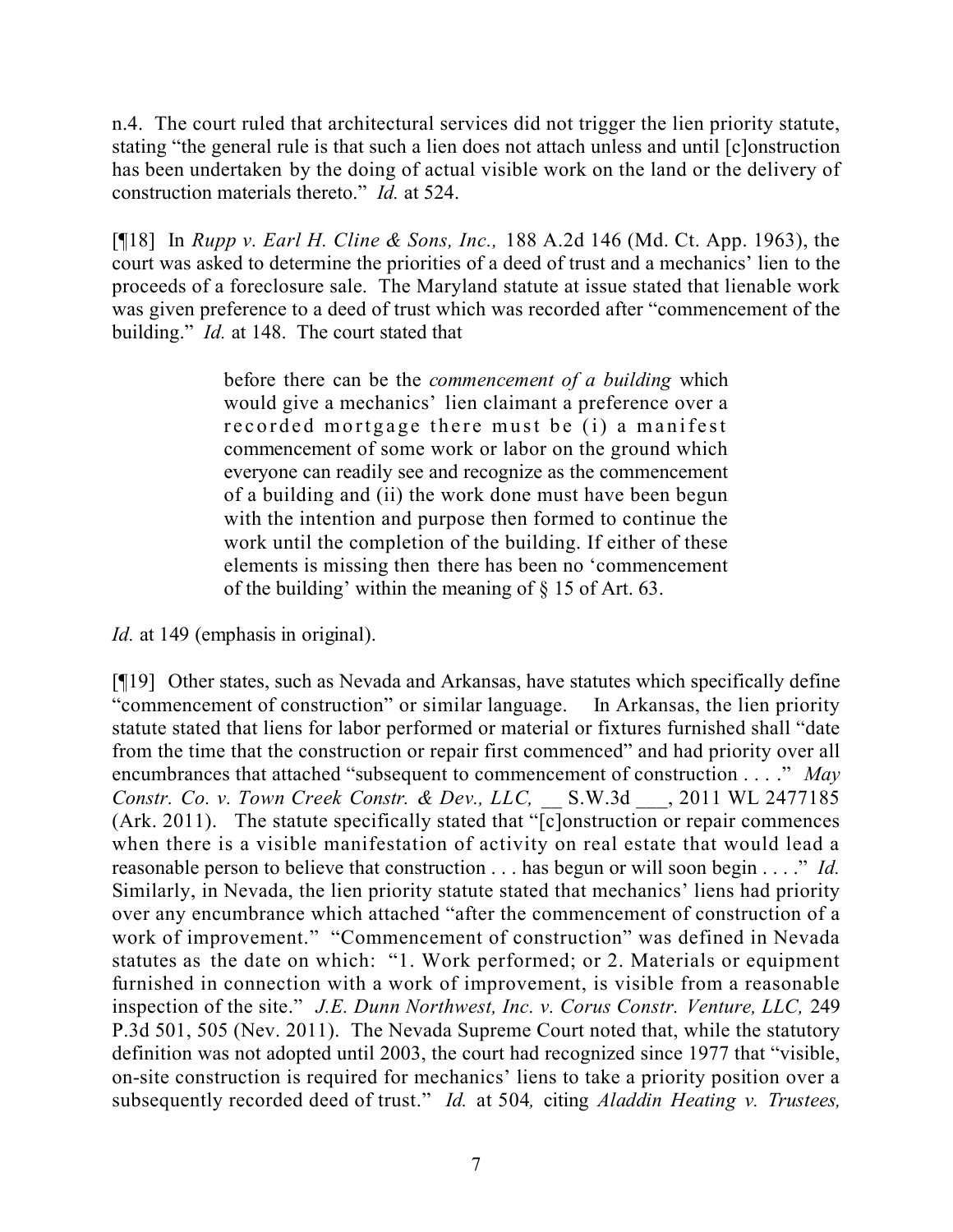*Cent. States,* 563 P.2d 82, 84 (Nev. 1977). Thus, many cases interpret "commencement of construction" and similar language as requiring visible, on-site manifestations of construction activity to trigger the priority date for construction liens. Under those rulings, off-site preconstruction activities, like architectural services, are insufficient to qualify as "commencement of construction." *See also*, *Williams & Works, Inc. v. Springfield Corp.,* 293 N.W.2d 304, 306-07 (Mich. 1980) (holding the Michigan lien priority statute did not include non-visible offsite engineering services as commencement of building or improvement for fixing mechanic's lien priority).

[¶20] Michael's directs us to one case which reached the opposite conclusion—*Bankers Trust Co. v. El Paso Pre-Cast Co.,* 560 P.2d 457 (Colo. 1977). The Colorado lien priority statute stated that all mechanics' liens "shall relate back to the time of the commencement of work under the contract between the owner and the first contractor." The court stated that, since the lien priority statute referred to the "first contractor" and architects and engineers were contractors within the contemplation of the mechanics' lien laws, the lien priority dated from the commencement of the preconstruction work. The decision was based, in part, on the principle that "mechanics' lien laws should be construed in favor of lien claimants." *Id.* at 461.

[¶21] In this case, the district court concluded "[t]he requirement of a visible, on-site commencement of construction work . . . is consonant with Wyoming principles," and we agree. The Wyoming legislature's use of the term "construction work" in  $\S$  29-1-305(c) rather than simply "work" to establish the date of priority is significant. The plain meaning of "construction" includes the concept of actual, visible on-site building or assembly activities. That distinguishes our statute from Colorado's, which referred only to commencement of "work." Moreover, while Colorado has a policy that mechanics' liens should be construed in favor of lien claimants, we have consistently stated the opposite:

> Mechanics' liens were not recognized at and are in derogation of common law so there must be full compliance with legislative requirements. *Arch Sellery, Inc. v. Simpson*, Wyo.1959, 346 P.2d 1068. Statutory lien laws must be strictly construed and their scope cannot be extended. *Cities Service Oil Company v. Pubco Petroleum Corporation*, Wyo.1972, 497 P.2d 1368.

*American Buildings Co. v. Wheelers Stores,* 585 P.2d 845, 847 (Wyo. 1978). *See also*, *Winter v. Pleasant,* 2010 WY 4, ¶ 3, 222 P.3d 828, 832 (Wyo. 2010).

[¶22] Michael's argues that the legislature intended the commencement of architectural and other preconstruction services to establish the priority date for construction liens. It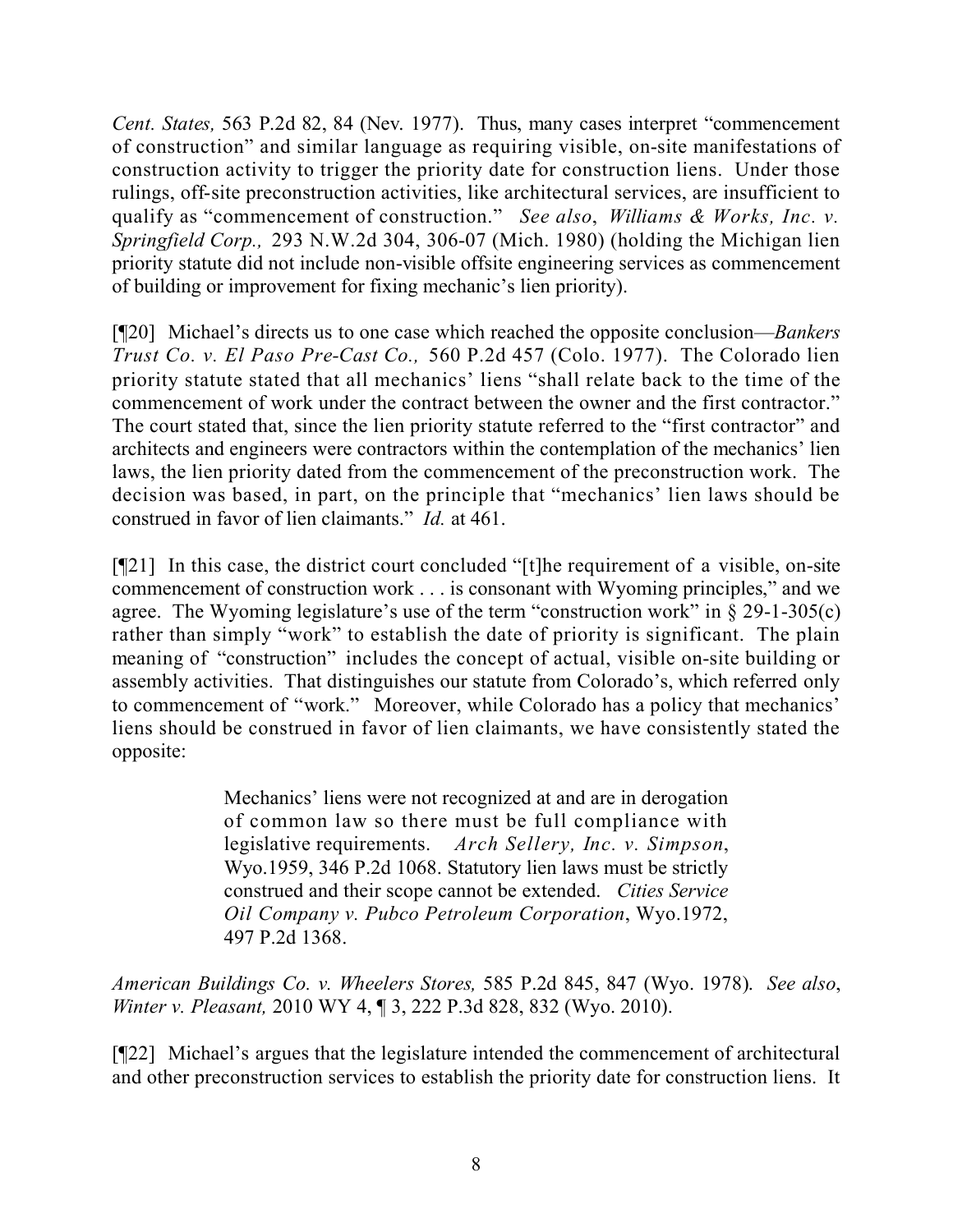supports its position with several definitions set forth in Wyo. Stat. Ann. § 29-1-201 (LexisNexis 2011):

(a) Except as otherwise provided, as used in this title: $2^2$ 

(i) "Contractor" means:

(A) A person employed by and contracting with an owner to improve an owner's property including:

(I) An architect;

(II) A professional engineer; and

(III) A surveyor.

. . . .

(iii) "Improve or improvement" means:

(A) Demolition, erection, alteration or repair of any property for its permanent benefit;

(B) Any work performed or material furnished for the permanent change of any real property; and

(C) Materials manufactured pursuant to contract.

. . . .

(vii) "Work" shall be as requested, authorized or ratified under contract.

[¶23] Because, under § 29-1-201, "architects" are included within the definition of "contractors," "improvement" includes "any work performed . . . for the permanent change of any real property," and "work" means as ratified under a contract, Michael's argues that the legislature intended architectural services to be included in the definition of "any construction work" in § 29-1-305(c) for determining the date of lien priorities. Michael's insists that if the beginning of architectural services does not set the date for priority, then architects and other preconstruction service providers are effectively denied a lien, which is contrary to the intent of the lien statutes.

[¶24] First, we note that the definitions stated in § 29-1-201 use the term "work" instead of "construction work" as used in  $\S$  29-1-305(c). As our earlier analysis of the language

 <sup>2</sup> Effective July 1, 2011, the word "title" was replaced with "act." Wyo. Sess. Laws 2010, ch. 92,  $\S$  2.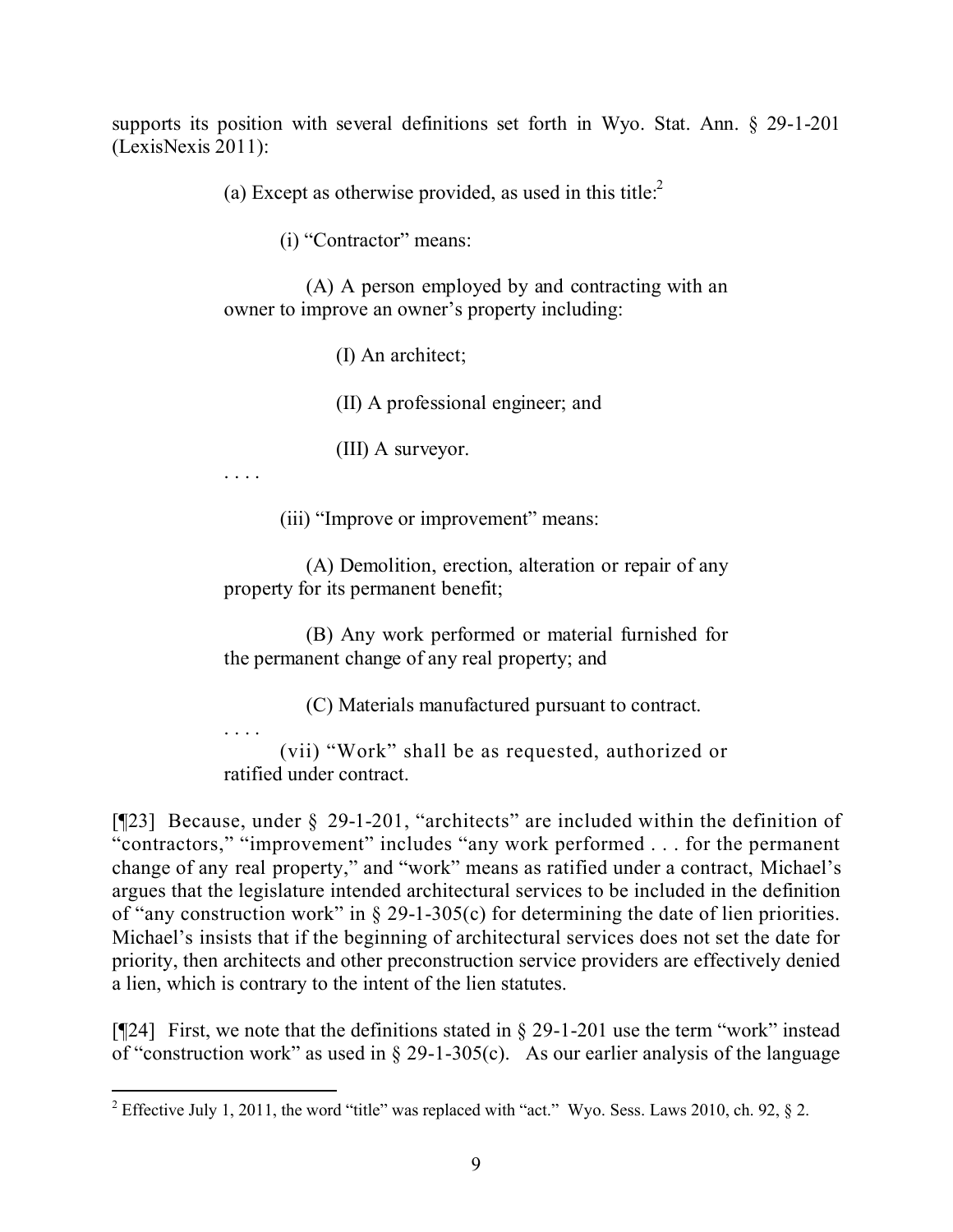of § 29-1-305(c) makes clear, the legislature's choice to modify "work" with the term "construction" is important because it introduces the concepts of actual building and assembly activities into the statutory language. Thus, the definition of "work" without the modifier "construction" is of little use to our analysis.

[¶25] Other jurisdictions have faced similar arguments that, because preconstruction service providers have the right to claim a lien, the date of their services should provide the date of priority. They have concluded there is a distinction between the designation of proper lien claimants and the determination of priority among lien claimants. *See, e.g.*, *Ketchum, Konkel, Barrett, Nickel & Austin v. Heritage Mountain Dev. Co.,* 784 P.2d 1217, 1221 (Utah Ct. App. 1989); *J.E. Dunn Northwest,* 249 P.3d at 507-08. In *Williams & Works,* 293 N.W.2d at 310-11, the mechanic's lien claimant argued that, by expanding the scope of lienable work to include engineering services, the Michigan legislature intended the date of priority to relate back to the commencement of such offsite preconstruction services. The Michigan Supreme Court stated:

> [I]t [is] unreasonable to believe the Legislature intended to indirectly change §9(3), containing the traditional and wellestablished rule requiring a visible, on-site commencement of construction in order to establish priority, by the simple expansion of the lienable services outlined in a different section[.]

*Id.* at 311.

[¶26] Likewise, we do not believe the Wyoming legislature meant to indirectly change the date of priority from the plain meaning of "commencement of any construction work" by including architects and other preconstruction service providers in the definition of lien claimants. Contrary to Michael's argument, architects, etc. are not left "unprotected" by our determination. They are still given a lien, with the date of priority simply being the date of actual construction activities.

[¶27] Finally, Michael's argues that because ANB had actual notice that the architects were working on the project by signage placed on the property and an article in a local newspaper prior to the recording of the mortgage, its lien should have priority over the mortgage. We disagree. The legislature made a determination that the date of lien priority was the date of "commencement of any construction work." We cannot disregard the legislature's choice and impose a different date based upon actual notice of offsite work being performed. *See generally*, *Williams & Works,* 293 N.W.2d at 314 (holding the fact that a mortgage holder had actual notice of preconstruction services did not affect the priority determination because the statute stated that a mortgage filed prior to the "commencement" of the building had priority). We affirm the district court's determination that ANB's mortgage was superior to Michael's construction lien.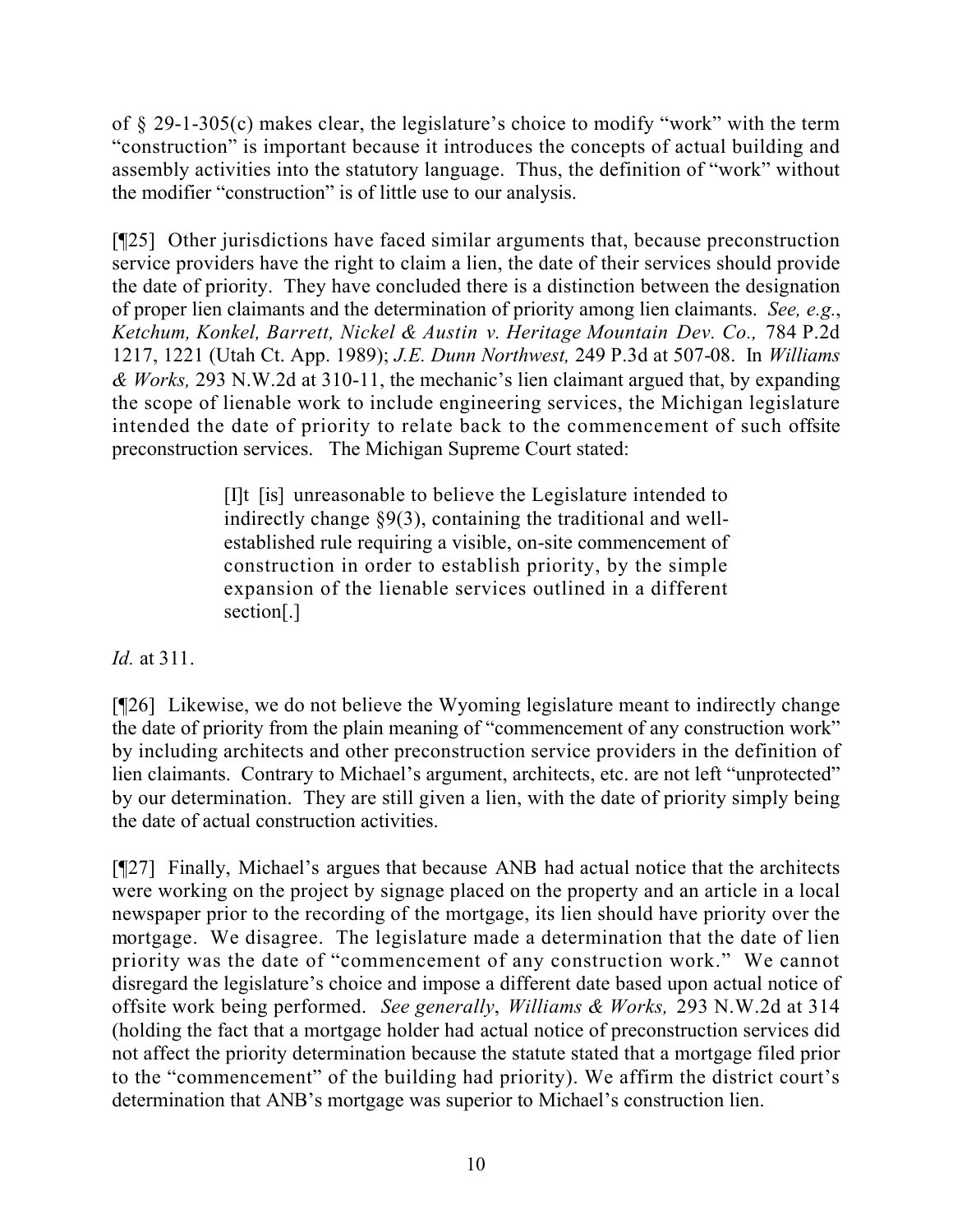#### *B. Interest Award*

[¶28] The promissory note given by the owner to ANB included the following provisions:

> 2. PROMISE TO PAY. For value received, I [the owner] promise to pay you [American National Bank] . . . the principal sum of \$99,500.00 (Principal) plus interest from June 30, 2006 on the unpaid Principal balance until this Note matures or this obligation is accelerated.

> 3. INTEREST. Interest will accrue on the unpaid Principal balance of this Note at the rate of 9.250 percent (Interest Rate).

The parties stipulated:

As of August 21, 2007, the date of the foreclosure sale, Defendant American National Bank was owed the following sums:

| Principal sum           | \$88,123.03 |
|-------------------------|-------------|
| <b>Accrued Interest</b> | \$1,607.71  |
| Attorney's fees         | \$1,756.16  |
| Total                   | \$91,486.90 |

[¶29] In granting summary judgment in favor of ANB, the district court awarded it the "principal amount due and owing under its Promissory Note [and] interest (interest at the pre-judgment rate calculated from the time of default until foreclosure together with its share of the interest earned on the sums held by the Clerk of District Court in this matter)[.]" ANB filed a motion to amend the summary judgment order to include interest at the contractual rate through the date of the court's final judgment. It requested the "following sums be paid from the surplus foreclosure proceeds held by the Court:

| Principal sum                                             | \$88,123.03                 |
|-----------------------------------------------------------|-----------------------------|
| Accrued interest                                          | \$ 26,967.45 (accruing at a |
| rate of $$22.64/day)$                                     |                             |
| Attorney's fees and expenses                              | \$42,383.23                 |
| Future attorney's fees                                    | \$5,000.00                  |
| Total                                                     | \$162,473.31<br>plus        |
| additional interest after 9/14/10 to be determined by the |                             |
| court."                                                   |                             |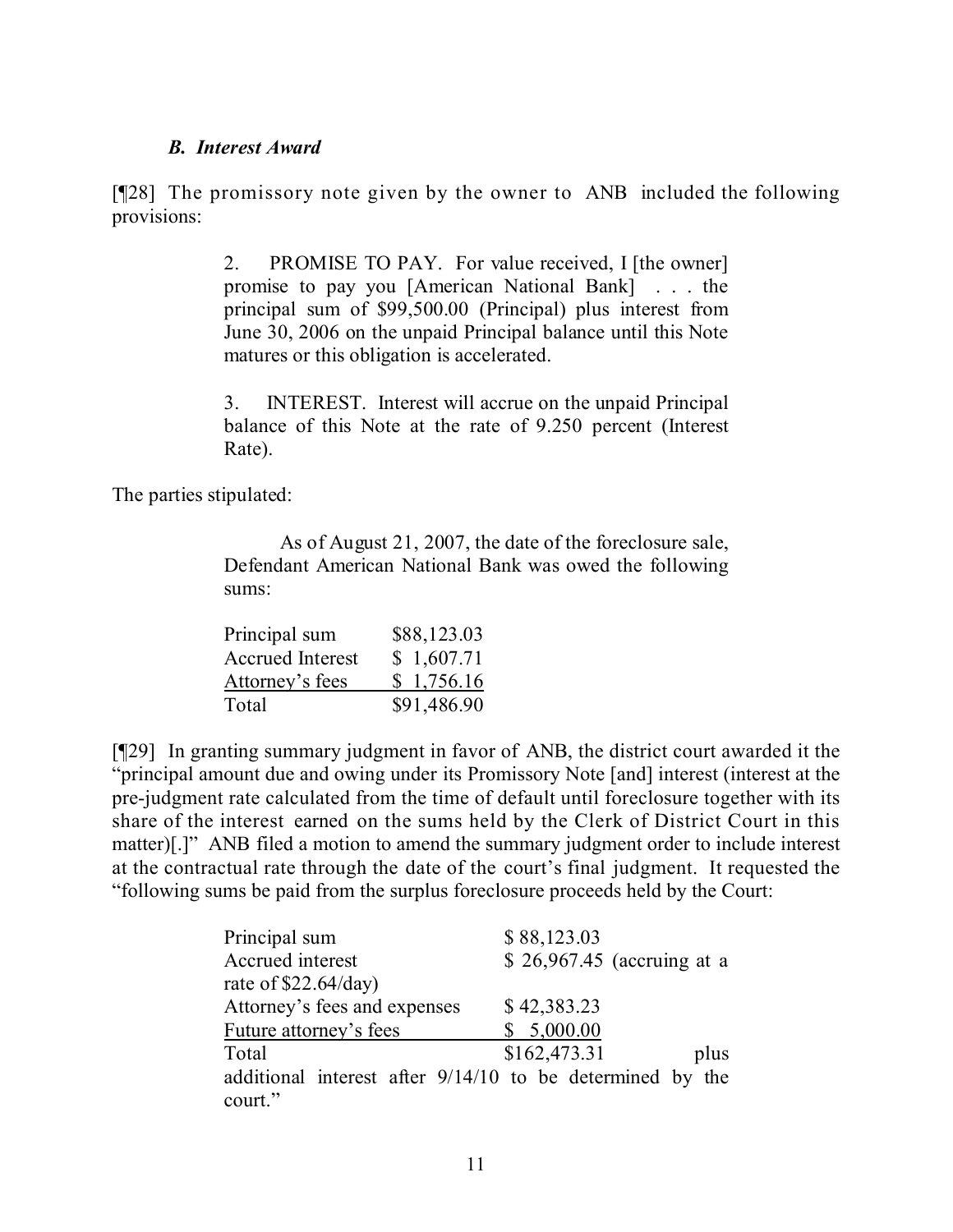[¶30] Michael's countered that, although ANB had the right under the terms of the promissory note to collect interest through the date of the final judgment, the district court had discretion to limit the amount of interest after the foreclosure sale. Michael's stated that, under principles of equity, it was proper to limit the amount of interest awarded to ANB because the accrued interest and requested attorneys fees "are in excess of eighty percent (80%) of the principal sum . . . of [the] Bank's claim;" Michael's is the source of the surplus funds because it purchased the property at the foreclosure sale and "every dollar awarded to [American National] Bank as interest is born[e] by Michael's;" the combined claims of Michael's and ANB are "far in excess" of the surplus foreclosure proceeds; and neither ANB nor Michael's is "blameworthy or guilty of bad faith conduct." The district court was persuaded by Michael's argument and concluded that it had discretion to limit ANB's claim for contractual interest to the period from default until foreclosure and award the parties proportional shares of the interest earned on the funds after the foreclosure.

[¶31] The district court grounded its decision on the notion that foreclosure is an equitable proceeding. Michael's cites *Bank of America, N.A. v. BA Mortgage, LLC,* 111 P.3d 226 (N. M. Ct. App. 2005) as authority for this position. The New Mexico court of appeals stated in that case: "Foreclosure is an equitable action, and the distribution of foreclosure proceeds should be governed by equitable considerations." *Id.* at 229. The New Mexico court did not, however, use that statement to support disregarding the contracts which created the liens and awarding a lienholder only part of its rightful recovery on the basis of equitable principles.<sup>3</sup>

[¶32] The *Bank of America* court explained that equitable concepts are associated with substituting the surplus foreclosure proceeds for the mortgaged property:

> G. Nelson and D. Whitman, *Real Estate Finance Law* § 7.31, at 588 (2d ed.1985), states the rule regarding the right to surplus after foreclosure:

The major underlying principle is that the surplus represents the remnant of the equity of redemption and

 $\overline{a}$ 

<sup>&</sup>lt;sup>3</sup> There are certain instances where courts have recognized that equitable principles may be applied to reduce a lienholder's recovery. Typically, this involves situations where there are multiple liens of equal priority and insufficient funds to pay all such lienholders in full or "encumbrancers [who] have been given security interests on separate estates" of the foreclosed property. *See, e.g*., *Hudson Valley Bank v. Kissel,* 35 A.3d 260, 269 (Conn. 2012); *Spring Coal Co. v. Keech,* 239 F. 48, 51-52 (4 th Cir. 1916). This concept is consistent with § 29-1-305(d) which required proration of the proceeds of a lien foreclosure sale among lien claimants of the same priority when the proceeds of the sale were insufficient to discharge in full all of the liens. Such precedent does not, however, govern our decision in this case because we have two parties claiming against the same estate and one is clearly superior to the other.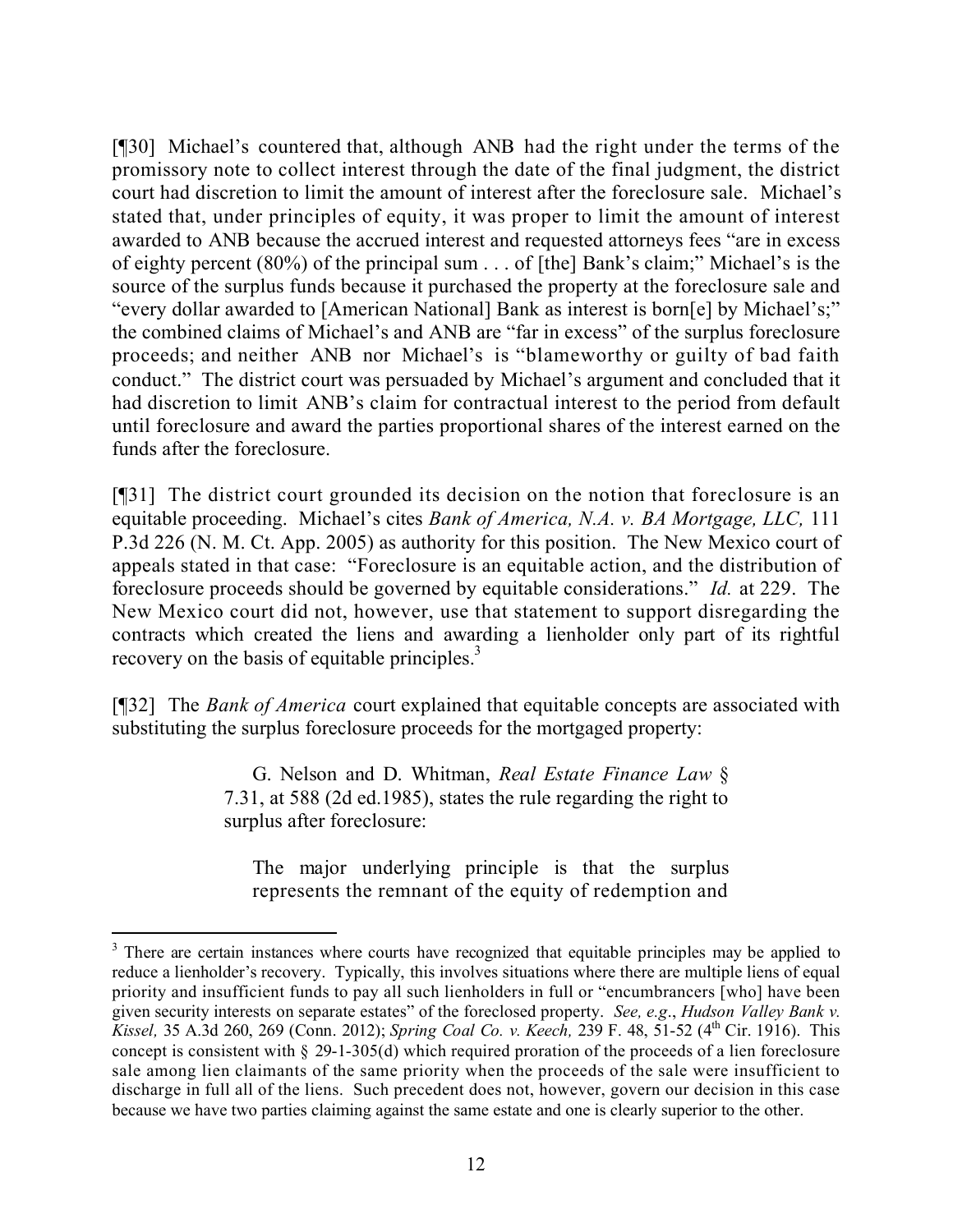security wiped out by the foreclosure. Consequently, the surplus stands in the place of the foreclosed real estate and the liens and interests that previously attached to that real estate now attach to the surplus. They are entitled to be paid out of the surplus in the order of priority they enjoyed prior to foreclosure. The claim of the foreclosed mortgagor or the owner of the equity of redemption normally is junior to those of all valid liens wiped out by the foreclosure. (footnotes omitted).

Restatement (Third) of Property: Mortgages § 7.4 (1997), states the same rule, providing that "the surplus is applied to liens and other interests terminated by the foreclosure in order of their priority and the remaining balance, if any, is distributed to the holder of the equity of redemption." Therefore, "the claim of the holder of the foreclosed equity of redemption to the surplus is subordinate to the claims of all other holders of liens and interests terminated by the foreclosure." *Id.* cmt. b.

*Bank of America,* 111 P.3d at 227-28. *See also*, 59A CJS *Mortgages* § 1330 (recognizing that a junior lienholder's lien against the encumbered property, although terminated by a foreclosure, is transferred in equity to the surplus proceeds from the foreclosure sale). Thus, as the quoted excerpt from *Bank of America* makes clear, the New Mexico court of appeals understood that an equitable conversion of a lien on encumbered property to the surplus proceeds from a foreclosure sale occurs after foreclosure, and liens should be paid out of the surplus in the order of priority they enjoyed prior to foreclosure. The court did not use equitable principles to deny the more senior lienholder any part of its claim to the surplus proceeds.

[¶33] Like *Bank of America,* Wyoming cases also confirm that foreclosure is an equitable action. *See, e.g.*, *McNiell Family Trust v. Centura Bank,* 2003 WY 2, ¶ 9, 60 P.3d 1277, 1282 (Wyo. 2003) and cases cited therein. However, we have consistently limited the application of equitable concepts in foreclosure cases when a contract and/or statute governs the outcome. For example, in *Countrywide Home Loans, Inc. v. First National Bank of Steamboat Springs, N.A.,* 2006 WY 132, ¶ 22, 144 P.3d 1224, 1230-31 (Wyo. 2006), we refused to apply the doctrine of equitable subrogation to defeat the priority of mortgages as established by Wyoming's recording statutes. Similarly, in *Thatcher*, we refused to apply equitable principles to hold that a mortgage recorded after construction commenced on a golf course had priority over construction liens even though the funds provided by the mortgagee were used to finish the project and pay the owner's outstanding debts. *Id.* at 1326-27. We stated that the legal principles expressed in the lien priority statutes could not be ignored in favor of equitable principles. *Id.* Both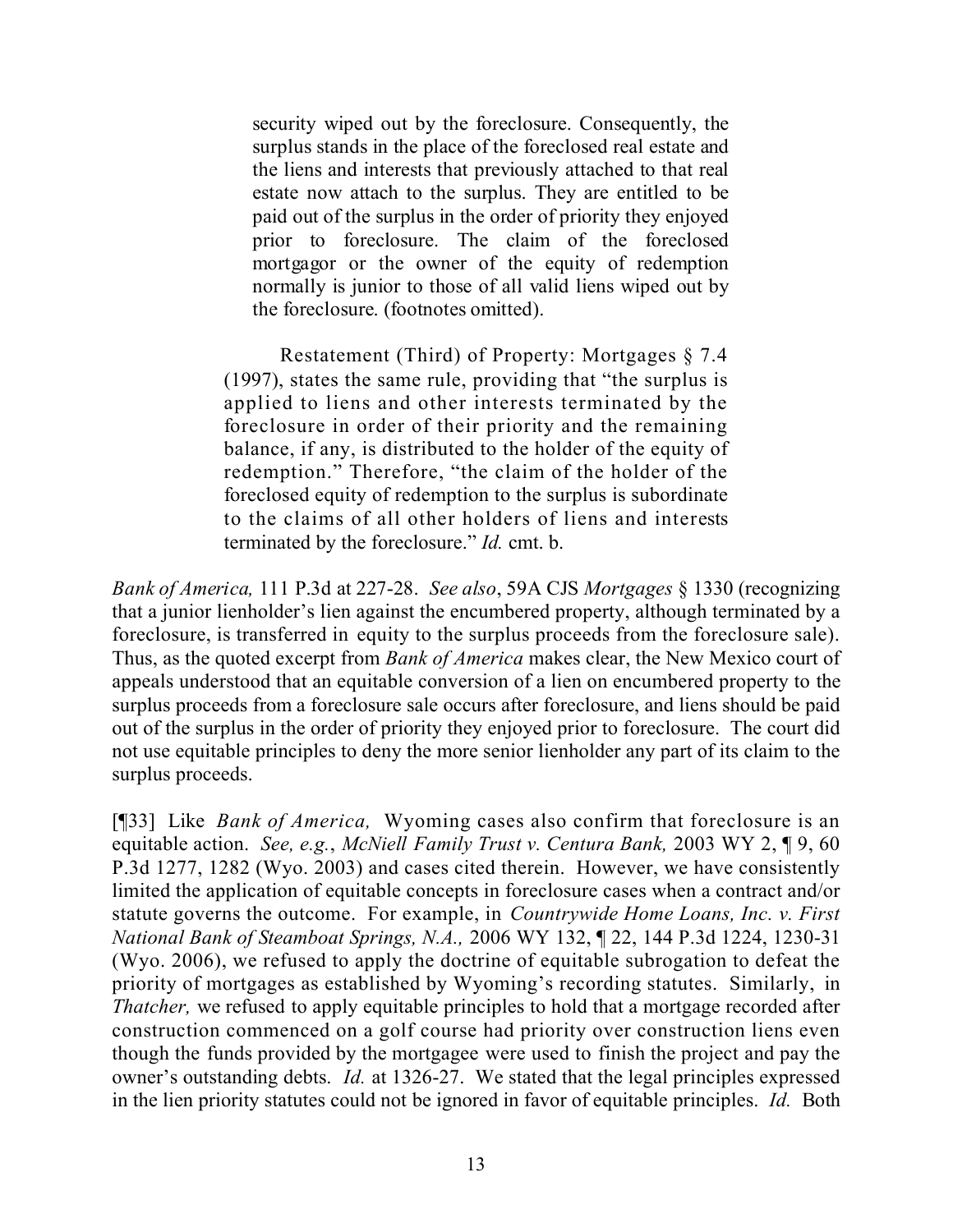of these cases confirm that a court should not, in the context of foreclosures, routinely use concepts of equity to undermine legal principles.

[¶34] The district court concluded it had the discretion to limit the amount of interest ANB could recover from the surplus foreclosure proceeds. This decision seems to assume that a contractual right to interest is somehow inferior to the right to collect the principal. The importance of the contractual right to interest was eloquently discussed in *Spring Coal,* 239 F. at 52, quoting *Central Trust Co. v. Condon,* 67 Fed. 84 (6 th Cir. 1895):

> 'In the distribution of the proceeds of a common security between liens of different priorities, we know of no principle by which interest can be stopped on the amount of the superior lien until its satisfaction. As between [different claimants,] the [superior claimants] are entitled to interest to the day of payment.'

The *Spring Coal* decision also stated: "'Principal as well as interest, accruing during a receivership, is paid on debts of the highest dignity, even though what remains is not sufficient to pay claims of a lower rank in full[.]'" *Id.*, quoting *American Iron Co. v. Seaboard Air Line Railway,* 233 U.S. 261, 34 S. Ct. 502, 58 L. Ed. 949 (1911). With regard to the authority of courts to disregard the terms of a contract, the court stated: "Courts of equity no more than courts of law have power to make contracts for persons or corporations, nor can courts substitute their judgment for the judgment of the parties to a contract." *Spring Coal,* 239 F. at 51.

[¶35] Other authorities have recognized that a prior lienholder is entitled to full payment before lienholders of lesser priority are allowed to share in the surplus funds. "Generally, the rights of successive junior lienholders are in order of priority and, between two successive junior lienholders, prior junior lienholder is entitled to satisfaction in full before any payment to lienholder of lesser priority." 59A CJS *Mortgages* § 851. While not directly addressing the issue of whether a senior lienholder is entitled to full payment of accrued interest before a junior lienholder can recover from surplus foreclosure proceeds, Wyo. Stat. Ann. § 34-4-113 (LexisNexis 2011) indicates that is the case. Section 34-4-113 states in relevant part:

> (b) If the foreclosing mortgagee receives a demand for the proceeds . . . by the holder of a subordinate or junior mortgage or other lien . . . proceeds remaining after distribution [to the foreclosing lienholder] shall be paid over . . . to the subordinate mortgagees or lienholders **in accordance with their priority and to the extent of their interest**.